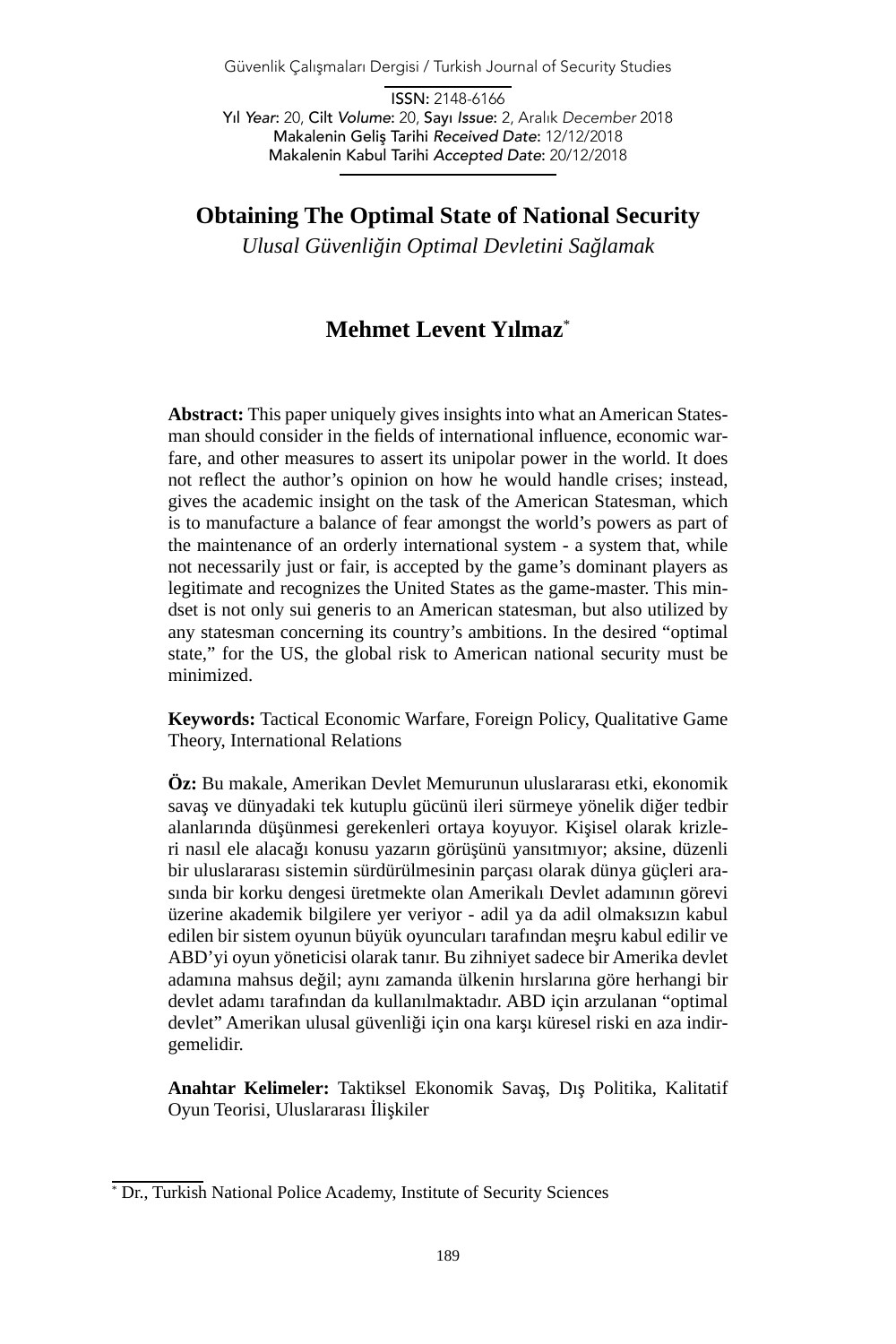#### **Introduction**

National security, defined as "the requirement to maintain the survival of the state through the use of economic power, diplomacy, power projection, and political power," (www.sciencedaily.com, 2018) is a concept that primarily aroused after World War II by US sources and government officials. Although various definitions remain afloat in academia, universal consensus is that national security is the government's duty to protect their citizens' lives from all possible domestic and international threats. Given the US' strategic location as the top decisive power in the events occurring in the international arena, the duty of ensuring national security concerns an American statesman on a significant level.

The overarching concept of national security encompasses many fields—from cybersecurity to protection of the functionality of institutions, and to other measures to aver influence within the targeted region of a state and in the world. Besides, it can have unique missions such as economic warfare, cyber-attacks, currency manipulation, and trade wars within the name of "influence establishment." Given this, any statesman main goal henceforward is to ensure that its country's ambitions are established concerning its sui generis national security goals and measures. Within the context, the goal of an American Statesman is and has been to manufacture a balance of fear amongst the world's powers as part of the maintenance of an orderly international system - a system that, while not necessarily just or fair, is accepted by the game's major players as legitimate and recognizes the United States as the game-master. This unipolar world order- the existence of a single invincible superpower - is necessary to obtain the 'optimal state of national security,' which can be described as a hierarchical pyramid of state actors in which the US is situated at the top where power and influence are tightly concentrated. In the desired "optimal state," for the US, the global risk to American national security must be minimized.

The range in which an American Statesman must operate to ensure national security is vast and endless. This paper, building on the concept of "optimal state for national security," attempts to analyze the ongoing world influence warfare between Russia and the US by through the perspective of an American Statesman. Within the given context, measures examined are the proxy warfare between US and Russia; evaluation of US strategy on Russia's involvement in Ukraine; tactical economic warfare; and a possible new route of US' involvement in Syria by taking Putin's motives and desires into consideration.

#### **World Order: Obtaining the Optimal State of National Security**

The task of a statesman is to "create new states, resolve conflicts, and inspire broad masses. The task of the American statesman, however, is to manufacture a balance of fear amongst the world's powers as part of the maintenance of an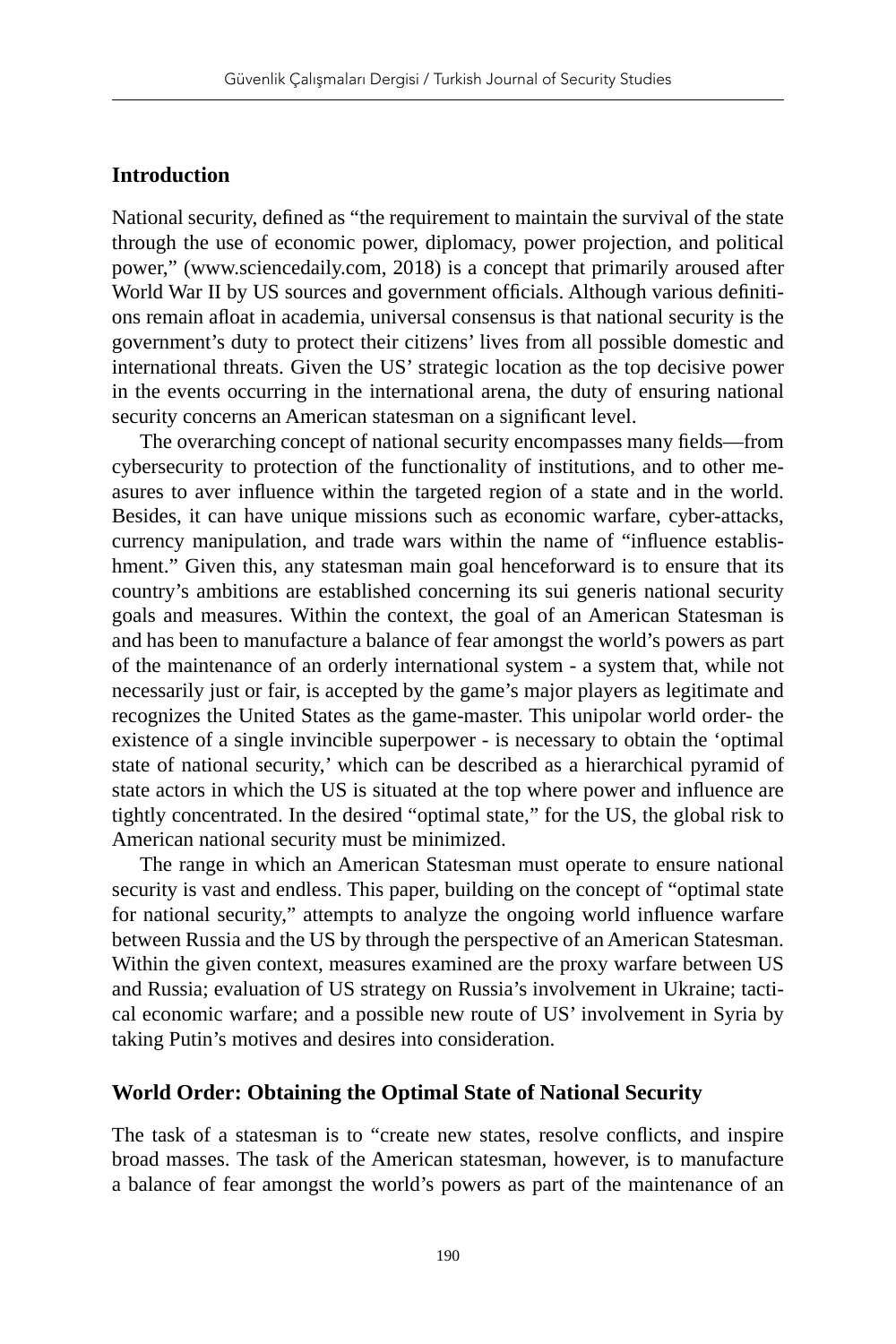orderly international system - a system that, while not necessarily just or fair, is accepted by the game's major players as legitimate and recognizes the United States as the game-master. This mindset is not only sui generis to an American statesman, but also utilized by any statesman concerning its country's ambitions. This unipolar world order- the existence of a single invincible superpower - is necessary to obtain the 'optimal state of national security,' which can be described as a hierarchical pyramid of state actors in which the US is situated at the top where power and influence are tightly concentrated. The "optimal state," for simplicity, can be viewed as an equilibrium point at which the global risk to American national security is minimized (see Figure 1). This equilibrium achieves this risk minimization because:



Figure 1: Risk to National Security  $(U.S.)<sup>1</sup>$ 

<sup>1</sup> (1 to 10), where 10 represents an extreme risk. Uni-Polarity of International System (1 to 10), where 10 represents complete unipolarity. Please note that this is not a scientific graph and should therefore not be interpreted in numerical terms. It is difficult to quantify "Risk to National Security" and "Unipolarity of the International System." This graph is intended to serve as a conceptual illustration of the "Optimal State of National Security" that implies the following: As the international system becomes more unipolar [in favor of the United States], the risk to U.S. national security from other state actors will steadily decline until it reaches the optimal state at  $(10, 1)$  in terms of  $(x, y)$ .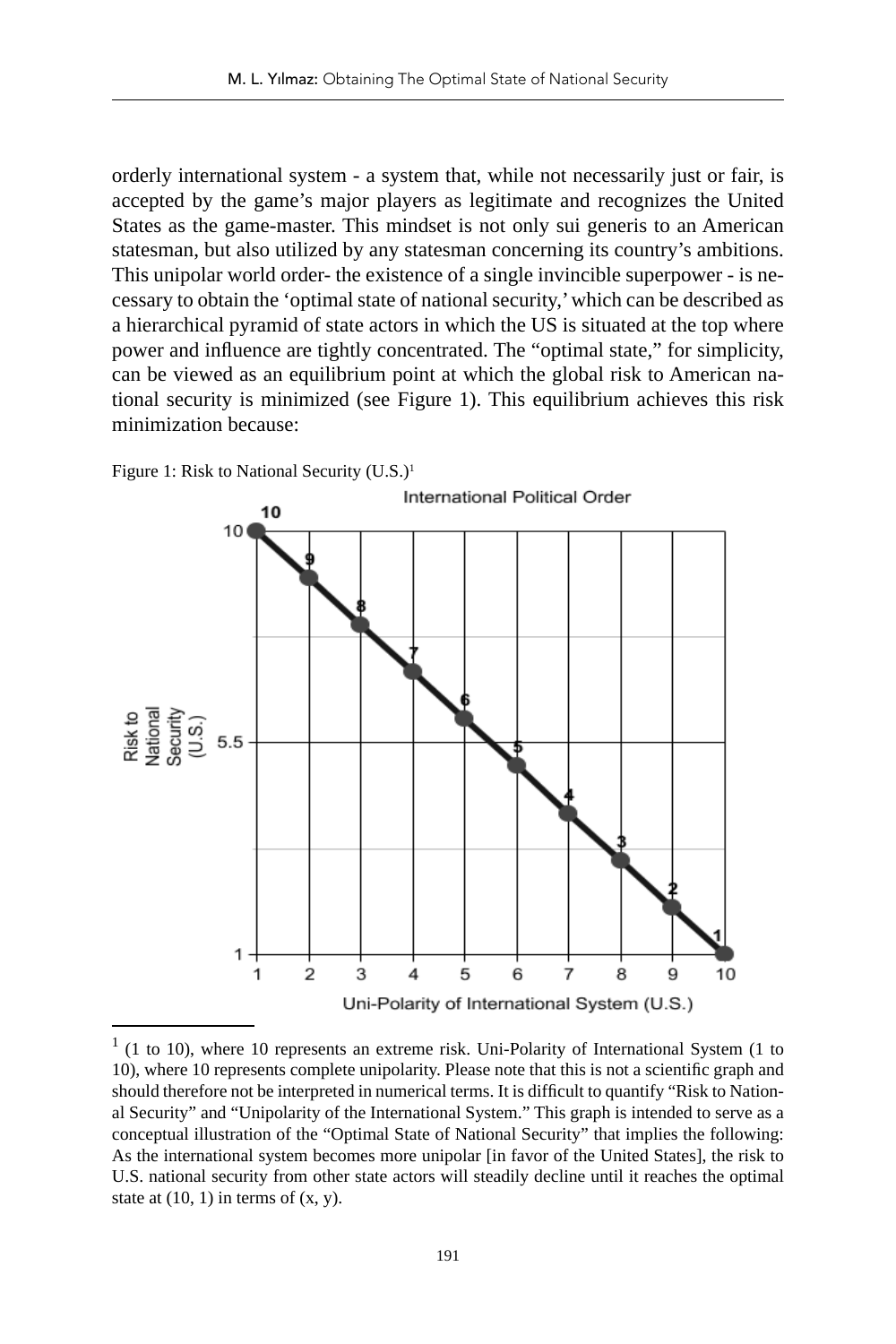(I). *The probability of interstate conflict is significantly reduced*. The recognition of the United States as the "game-master" will make other state actors averse to carrying out activities that could be perceived as violating the United States' national security interests.

(II). *The U.S. wields the unique ability to manipulate developments in the world in favor of its national security interests through its dreadful leverage in the decisions of International Institutions and being the sole state to control the most demanded currency in the world, the USD.* If other state actors were to acquire or even attempt to gain this ability, world order will deviate from the optimal state and result in conflict if a circumstance arises where a particular state actor, or group of state actors, behaves in a way that runs counter to U.S. national security interests.

The annals of history are rife with examples of trends toward the optimal state minimizing risk to the national security of a prominent state actor, and thus preserving peace. For instance, Klemens von Metternich, then the Austrian Empire's Foreign Minister, built an international order so ingenious that from 1815, the year of Napoleon's defeat at Waterloo, to the outbreak of World War I, one hundred years later, Europe knew no significant conflicts. (Kissinger, 2014: 15)

At the moment, the trend toward the optimal state that arose from the ashes of the Soviet Union is being threatened by Russian President Vladimir Putin's ventures in Syria and Ukraine. It is clear that Putin wants to see U.S. leadership and credibility in the world recede. If Putin persists in the pursuit of this goal—which he most probably will—by implication, the U.S. will lose critical aspects of its ability to manipulate developments around the world that could run counter to its national security interests. Foreign Policy is a zero-sum game; therefore, the U.S. must inject a new dose of Classic (Kissingerian) Realism into its policy strategy to combat the Russian threat to world order. A blip in U.S. assertiveness has been taken advantage of by Putin to disrupt the trend toward the optimal state that the U.S. must obtain to minimize risk to national security. The U.S. policy response should, therefore, be one that sends a powerful message to those who would venture to contradict its interests on the world stage. This Foreign Policy strategy must include the militarization of Ukraine, the complete withdrawal of U.S. combat operations in Syria, and the tactical use of economic warfare to cripple the Russian economy (explained in following sections).

Russia is exerting tremendous military pressure on Ukraine that the U.S. cannot accept; any Russian influence and existence in Europe is a danger to the U.S. hegemony. Therefore, it is appropriate to respond in a way that not only counteracts these pressures but also creates additional burdens on Russian-backed separatists and the Kremlin. The West needs an outcome that does not make it appear weak, and the nature of the situation in Ukraine demands a concerted and aggressive response that will ultimately result in the reunification of the Crimean Peninsula and Ukraine under the tutelage of Ukrainian President, an American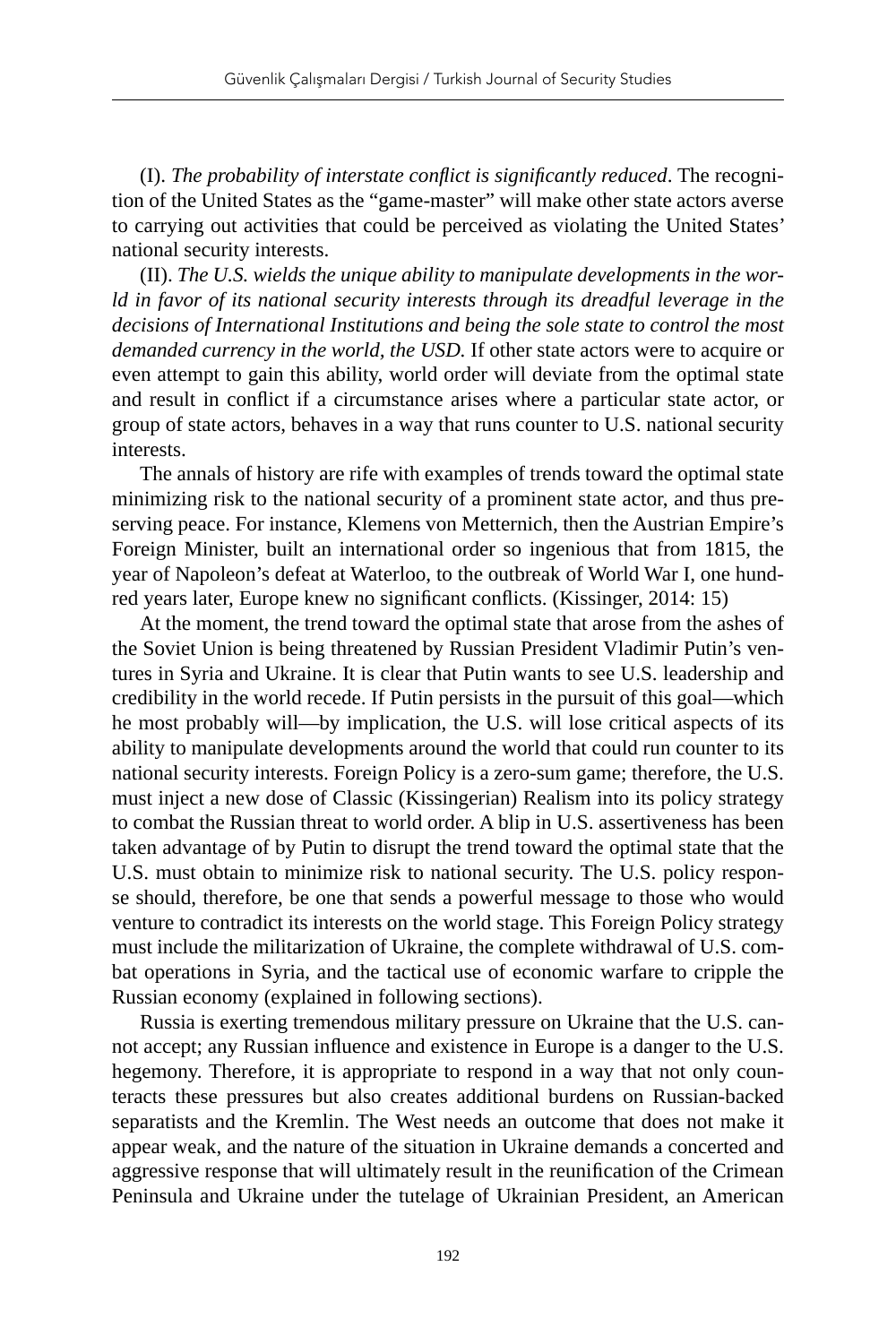loyalist, Petro Poroshenko. It is a misplacement of judgment to presume that mere diplomacy can settle international disputes in every circumstance where there is perceived to be 'good faith' and 'willingness to agree.' History has shown that when the annexation of sovereign territory is met with appeasement from the world's powers, a dissolution of world order is inevitable. In his book "A World Restored," Henry Kissinger commented on the 1938 debacle at Munich in which the British PM Neville Chamberlain sought peace to concentrate on the U. K's domestic problems and therefore allowed Hitler to occupy the Bohemian borderlands of Czechoslovakia. Kissinger observed:

"Those ages which in retrospect seem most peaceful were least in search of peace... Whenever peace -- conceived as the avoidance of war -- has been the primary objective of a power or a group of powers, the international system has been at the mercy of the most ruthless member of the international community" (Kissinger, 1957: 4).

# **Fight the Proxy War**

The U.S. should not avoid militarizing the Ukrainian forces in fear of inciting conflict, for conflict is the inevitable byproduct of the interaction of states. The U.S. should also not be focused on preventing conflict in general but preventing dissolution of world order that results in profound conflict. If the U.S. refuses to militarize the Ukrainians and engage in a proxy war with Russia, the international system will be at the mercy of the "most ruthless member," Russian President Putin. This presents a clear and present danger to U.S. national security interests and must be confronted before irreparable harm is done to the U.S.' long-term strategy of obtaining the optimal state. A Neo-Cold War is preferable to an international order that is harmful to U.S. national security interests. A proxy war with Russia will mean a short-term deviation from the trend toward the optimal state, but the long-term trend is far more important and should, therefore, be prioritized. That being said, the militarization of Ukrainian forces should include the provision of anti-armor weapons, military 'advisers' or 'volunteers,' aircraft, secure communications, reconnaissance drones, and other necessities to counteract the Russian occupation of Crimea.

Critics will suggest that militarizing the Ukrainians would provoke Putin to escalate the conflict to terrifying proportions (perhaps limited nuclear warfare). The fact of the matter is that he has already increased the conflict to such an extent. Putin has facilitated separatist militias by providing them with heavy weapons and supporting their advances with the Russian army. These developments imply that the opposite may well prove right: arming Ukrainian forces will increase the costs of escalation for Putin (explained under "Tactical Economic Warfare") and, thus, make escalation less probable (Sonne, 2015). The U.S. must also consider the costs of doing nothing. Inaction could embolden Putin to escalate the conflict and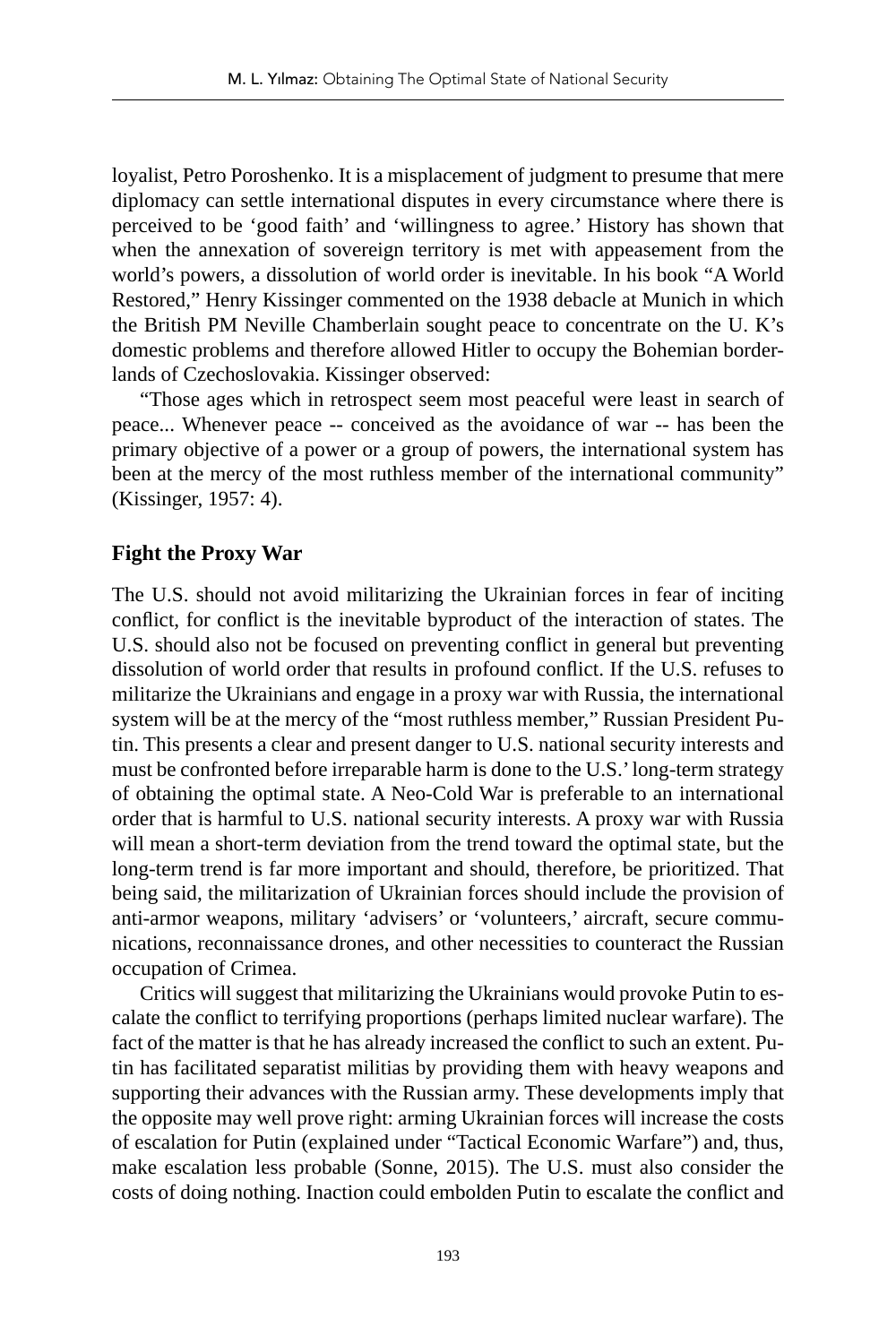perhaps even test U.S. temperance elsewhere- probably in Syria. Even if Putin were to increase the conflict, the Ukrainians would bear the brunt of the escalation, not the U.S. If the Ukrainians are willing to accept these risks, the U.S. should not hesitate to meet their request for defensive arms. Fighting a proxy war through the Ukrainian forces will restore the dwindling credibility of U.S. security assurances, and thus its influence on the international stage. In 1994, the Budapest Memorandum was signed by the heads of state from the U.S., U.K., and Russia. The memorandum committed these nations to respect Ukraine's sovereignty. As a result, Kiev gave up 1900 nuclear warheads, the world's third-largest nuclear arsenal at the time. It is inarguable that Moscow has violated the memorandum by its annexation of the Crimean Peninsula (Magstadt, 2016: 218). The U.S. now has a moral obligation to respond with devastating force.

## **Tactical Economic Warfare**

The militarization of Ukraine must not be the single strategy for combating the threat Putin poses to world order (Pomerantsev, 2014). It must be accompanied by a complete withdrawal from Syria for strictly strategic purposes and the execution of highly effective economic warfare tactics to limit Russia's capacity to escalate conflict with the U.S. If applied correctly, the U.S. will be launching an effective and rapid military campaign in the Crimea, which will eventually result in its reunification with Ukraine while simultaneously containing the Russian military response and its capacity to sustain Syrian President Bashar Al Assad. If the U.S. were to see these events come into fruition, it would amount to a series of historical foreign policy achievements that would define the century.

Primarily, the U.S. must realize the favorable position that it is currently in and take full advantage of it to assert dominance in the world before it is too late. The Russian economy, which is mostly dependent on oil prices, is weak and living standards are declining; however, if no further action is taken, Putin will eventually save the economy from its derailment. Russia's current recession has cut deep into its grandiose aspirations. The price of crude fell to its lowest level in 6½ years - around \$38 a barrel in 2015 (The Billings); however, the current rate of the crude has slightly increased to \$51.54 a barrel (Slav, 2016). Real wages fell 9.3 percent year-on-year. Unemployment rose to 6% in April, but it has unexpectedly dropped to 5.2% in August, increasing nominal wages to 9.4 % year-on-year to an average RUB 36115 (Focus-Economics). Inflation is at 15%, and competition between small and middle-sized businesses has fallen flat (Bowler, 2015). Evidently, the impact of Western sanctions has had calculable effects on the Russian economy, but they are not enough. Expecting these such outdated economic attacks, Putin has implemented policies to put the Russian economy back on its track. The IMF stated that the Russian Economy would return to growth in 2017 (www.cnbc.com, 2016). Instead of a conventional approach, the U.S. foreign policy strategy toward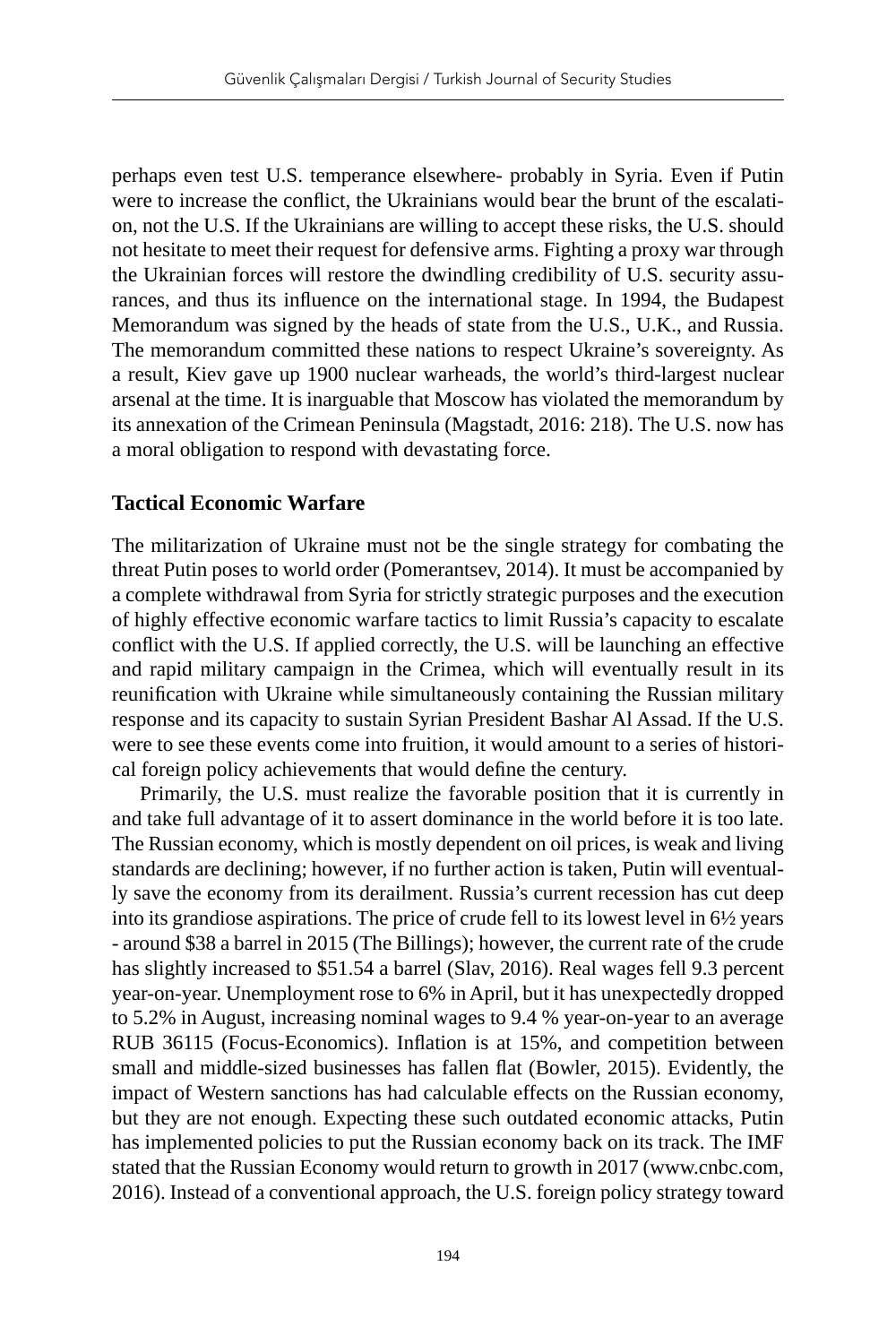Russia should instead include actively conducting covert cyber-attacks using advanced malware, such as the American-Israeli created Stuxnet Worm (ArsTechnica) to cause considerable damages to Russia's economic domain, hitting targets like banks, energy supply networks, communications, etc. The Stuxnet is "a computer worm that targets industrial control systems that are used to monitor and control large-scale industrial facilities" (Norton, 2018). A full on modern economic war, beyond the mere implementation of sanctions, is necessary to draw back Russian aggression and restore the trajectory of political order to the optimal state in a way that is forceful. This includes preclusive purchasing tactics, cyberwarfare, and besieging the ruble and the Russian monetary system (Barone, 2014). This type of economic warfare requires allies, and the U.S. not only has them, but its influence over countries and its global operations (the CIA) is merely enough.

Economists assert that Russian military expenditures are approaching absurd levels relative to Russia's capacity to maintain them, especially with Putin's incursions in Syria (Hobson, 2016). Putin's dominance over Russian politics was once a product of him redistributing petrol-revenues amongst greedy stakeholders, while also ensuring some trickle-down. As energy prices fell, he had to re-invent himself as a war leader, so he looked to Crimea. However, Putin's domestic popularity is fragile and is propped up by a state-run media. Its leaders are in desperate need of a new victory to sustain public support, and now is the time for the U.S. to strike the death blow. A critical part of this final blow is a withdrawal of the United States' military operations in Syria.

## **Syrian Withdrawal**

It was a mistake to have defined the solution in Syria as "Assad must go." It has been clear from the beginning that removing Assad would result in utter chaos and potentially create a void that would have been occupied by radicals. Instead, the U.S. should have worked with Assad and made him loyal to U.S. interests. This would have been a far better alternative than training and equipping loosely connected rebel groups and potential terrorists, a tactic that has failed miserably and made the U.S. look utterly incompetent. But, that is a sunk cost. Looking forward, the U.S. must completely withdraw military operations in Syria. This includes cutting off its support for Syrian rebels. It is a win-win situation for the U.S. because one of two scenarios will arise from it:

(I). *If Putin fails,* or withdraws as a result of surmounting pressures in Ukraine (due to newfound American militarization) and worsening economic conditions at home (due to the U.S.' tactical economic warfare), Putin will severely damage his reputation in the Middle East, where he is becoming increasingly popular, and more importantly, on the international stage.

(II). *If Putin succeeds*, the U.S. national security interests are also satisfied because he will be fighting the so-called Islamic State and similar radical Islamic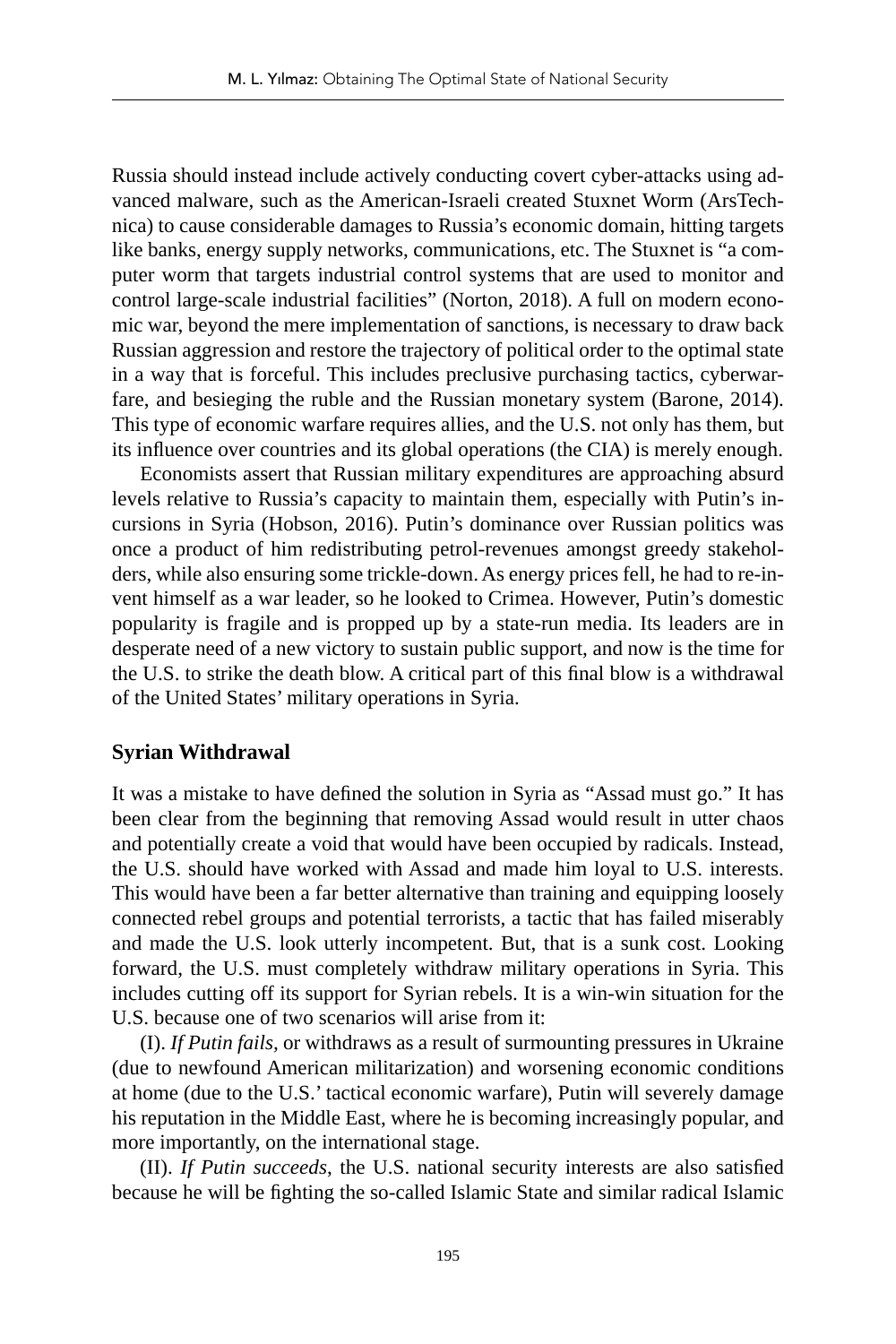groups. In this case, the U.S. has compatible interests. In time, Assad will go, but not now - the stability of the Middle East is too fragile.

Further strategy that Putin is attempting in Syria is to turn U.S. allies involved in the goal of stabilizing Syria against the U.S. by following simple logic, which is to work with nation states primarily rather than a mere "rebel" approach and to stay aloof to certain issues that are highly sensitive to some major players in the area. The U.S. must understand not only Turkey's strategic location and the influence in the area but also the fact that Turkey has been a loyal ally of the U.S. since the Cold War era. Besides, Turkey is the only model country in the region where cherished values in the U.S., predominantly democracy, are prevalent. Turkey has been conducting major operations in Syria, the recent ones being the "Euphrates Shield" and "Olive Branch" where more than 6000 terrorists were killed according to the Turkish Armed Forces (TSK, 2018; Milliyet, 2017). Also, the Turkish Government is neutralizing the freed regions by establishing new businesses, schools, hospitals, postal services and other significant institutions (Stratejik Ortak, 2018). Given Turkey's current and future influence in the region and its historical ties with the U.S., it would only serve as a counterintuitive measure to lose Turkish support and push them over to the Russian side of the spectrum by arming rebels such as PYD and YPG, which have established ties to globally recognized terrorist organizations such as the PKK. The rebel first strategy has created more chaos than stability, which served to specific U.S. interests in the short-term; however, it does not dovetail well with the long-run national security measures of the U.S. The U.S. should adopt a nation-state as a first strategy, which is easier to gain global approval and the most appropriate way to keep allies in check and the relationship with them stable.

# **Conclusion**

The U.S. cannot rely on a linear strategy of fomenting discontent amongst the Russian population to oust Putin. Putin is and will remain, the principal power in Russia (Kendall-Taylor, Frantz and Wright, 2016). This does not mean that the U.S. should completely abandon covert operations to fund opposition parties. Its' strategy must be overarching – what I call "shotgun warfare." Create as many problems for Putin as possible to spread his resources thin – make him weaker (Baev, 2015). By fueling a proxy war in Crimea, crippling the Russian economy, and tossing the responsibility of Syria solely on the back of Putin (with the intention of ensuring his failure), the U.S. will be slowly degrading Russia's momentum and credibility. Unipolar world order is necessary to obtain the optimal state, the point at which the global risk to American national security is minimized. The trend toward this world order has been diverted as a result of the Kremlin's ventures in Syria and Ukraine. History has shown that rapid transformations in international order lead to profound conflict, whether throughout the Europe of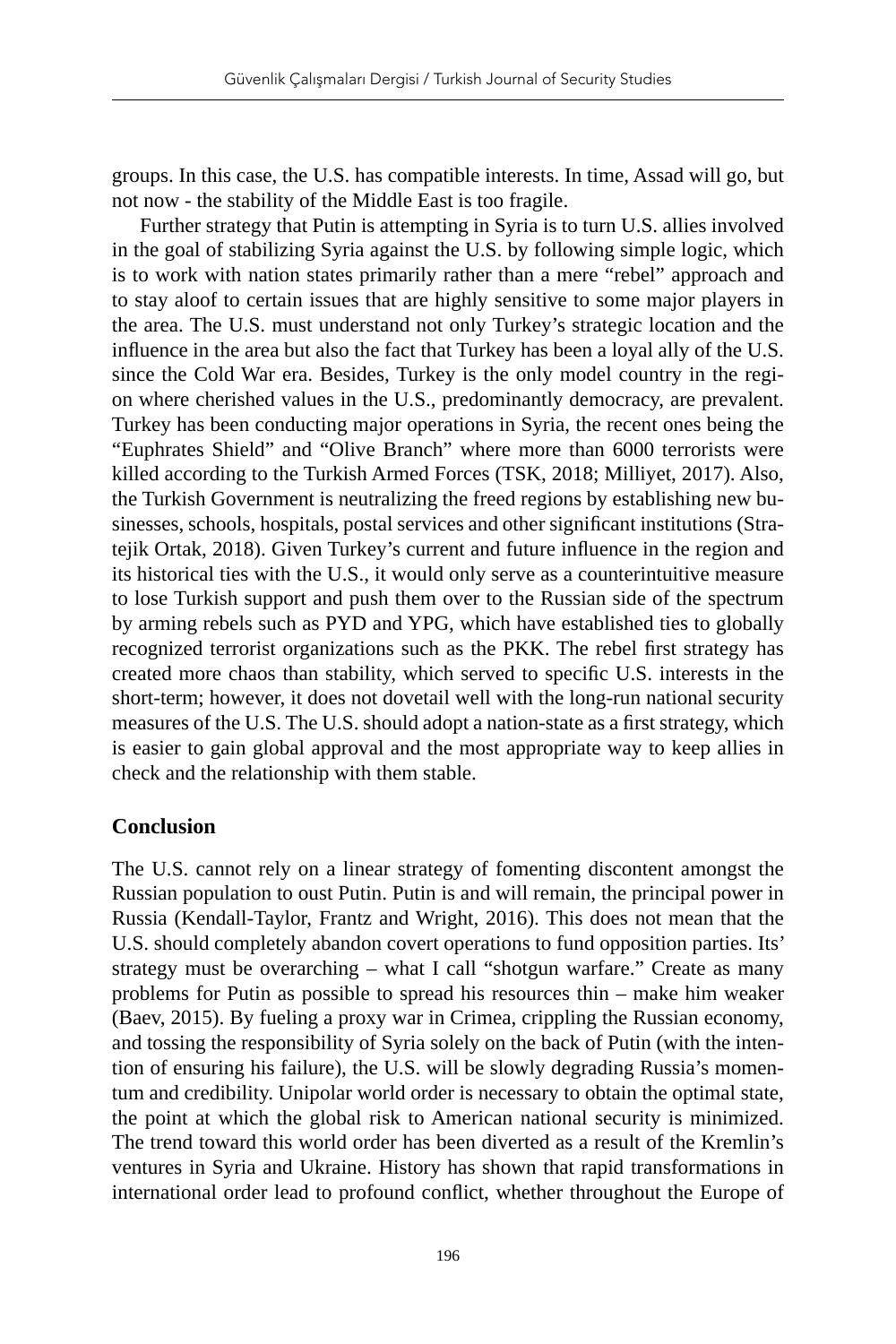the early 1800s, owing to Napoleon's aggression, or in the Germany of the 1930s. To mitigate this risk to national security, the U.S. must implement a robust and aggressive foreign policy strategy against Russia. It includes withdrawing from Syria and allowing Putin to fill the void momentarily. He will likely dedicate more resources to the Middle Eastern conflict upon U.S. withdrawal. At this point, the U.S. must subsidize the Ukrainian war-machine to capacitate it to take back Crimea in a series of quick and concerted incursions (the war must not be prolonged). Simultaneously, the U.S. must step up its economic war against Russia to cripple its capacity to respond in Ukraine and limit the probability of escalation or direct conflict with the U.S. If successful, the U.S. will be situated closer to the optimal state than ever before and the trend toward a unipolar world order in which the U.S. reigns supreme will be reinstituted. Establishing national security measures is at times difficult, yet this long-term strategy will ensure U.S.' top position in the world for generations to come.

## **References**

- Baev, Pavel, K., (2016). "Russia Is Not Strong. And Putin is Even Weaker", *Brooking Institution*, 8<sup>th</sup> of June 2015, https://www.brookings.edu/blog/order-from-chaos/2015/06/08/russia-is-not-strong-and-putin-is-even-weaker/ (E.D: 10<sup>th</sup> of December 2018).
- Barone, Marco Giulio, (2014), "The Missing Doctrine of Economic Warfare", *The Center of Security Studies*,  $12<sup>th</sup>$  of January 2015, https://isnblog.ethz.ch/security/the-missing-doctrine-of-economic-warfare (E.D:  $11<sup>th</sup>$  of December 2018).
- Bowler, Tim, (2015), "Falling Oil Prices: Who are The Winners and Losers?", *BBC*, 19<sup>th</sup> of January 2015, https://www.bbc.com/news/business-29643612 (E.D: 7<sup>th</sup> of November 2018).
- Ellyatt, Holly, (2016), "Russia Expacted to Return to Growth in 2017: IMF", *CNBC*, 14th of July 2016, https://www.cnbc.com/2016/07/13/russia-expected-to-return-to-growthin-2017-imf.html (E.D:  $9<sup>th</sup>$  of May 2018).
- FOCUS ECONOMICS, (2016), *Russia Retail Sales Russia Economy Forecast & Outlook*, https://www.focus-economics.com/country-indicator/russia/retail-sales (E.D: 7<sup>th</sup> of December 2018).
- Hobson, Peter, (2015), "Calculating the Cost of Russia's War in Syria", *The Moscow Times*, 20<sup>th</sup> of October 2015, https://themoscowtimes.com/articles/calculating-the-costof-russias-war-in-syria-50382 (E.D: 15<sup>th</sup> of November 2018).
- Kendall-Taylor, Andrea; Frantz, Erica and Wright, Joseph, (2016), "The New Dictators", *Foreign Affairs*, 26<sup>th</sup> of September 2016, https://www.foreignaffairs.com/articles/2016-09-26/new-dictators (E.D: 5<sup>th</sup> of December 2018).
- Kissinger, Henry. A., (1957), "Metternich, Klemens and Wenzel Nepomuk Lothar Fürst von.", *A World Restored*, Boston: Mifflin.

Kissinger, Henry, A., (2014), *World Order*, New York City, NY: Penguin Press.

Magstadt, Thomas, M.. (2016), *Understanding Politics Ideas, Institutions, and Issues*, USA: Wadsworth Pub.